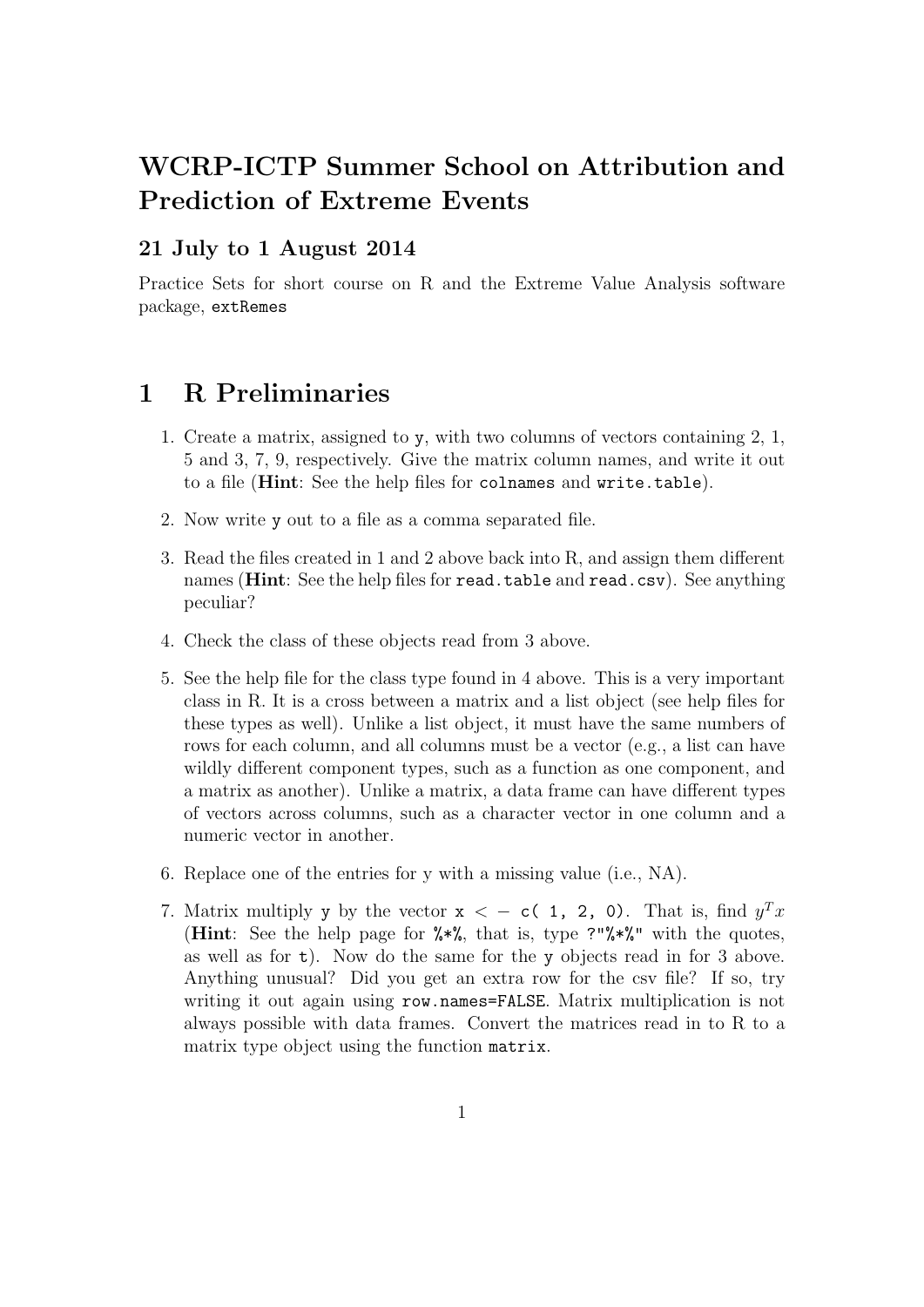- 8. Install the package fields, if it is not already installed, and load this library into your R session.
- 9. Interpolate the daily maximum 8-hour ozone values for 18 June 1987 from the fields data set ozone2 to a grid using thin-plate spline interpolation, and make a surface plot of the results (**Hint**: Run the examples in the help file for fields).
- 10. What class is the object fit from 7 above (i.e., fit is the name assigned in the help file for fields)?
- 11. See the help file for surface. Not very helpful, is it? See the help file for surface.Krig instead. Some functions, known as "method" functions, have specialized functions for different types of objects. Three very common examples are predict, summary and plot. List out all of the methods currently available for the function plot (Hint: See the help file for methods).
- 12. Methods are common when fitting a statistical model (e.g., a regression). List out all of the methods for objects of class "Krig." For objects of class "lm" ("lm" is the class associated with the main function in R for fitting linear models (e.g., linear regression), called by the same name,  $1m$ ). **Hint**: be sure to specify the class argument here.
- 13. List out the objects in the current working directory for R (Hint: ls()).
- 14. Use search() to determine the position of the package fields, then use the pos argument of the ls command to list out the functions contained in the fields package.
- 15. Check the help file for formulas in R. Suppose I want to model a regression without an intercept, what do I need to add/subtract to the formula? Suppose I want to include sines and cosines?

# 2 Stationary Block Maxima

- 1. Simulate 500 maxima from samples of size 40 from the normal distribution.
- 2. Simulate 500 maxima from samples of size 40 from the exponential distribution.
- 3. Fit the GEV distribution to the simulated data from 1 above.
- 4. Fit the GEV distribution to the simulated data from 2 above.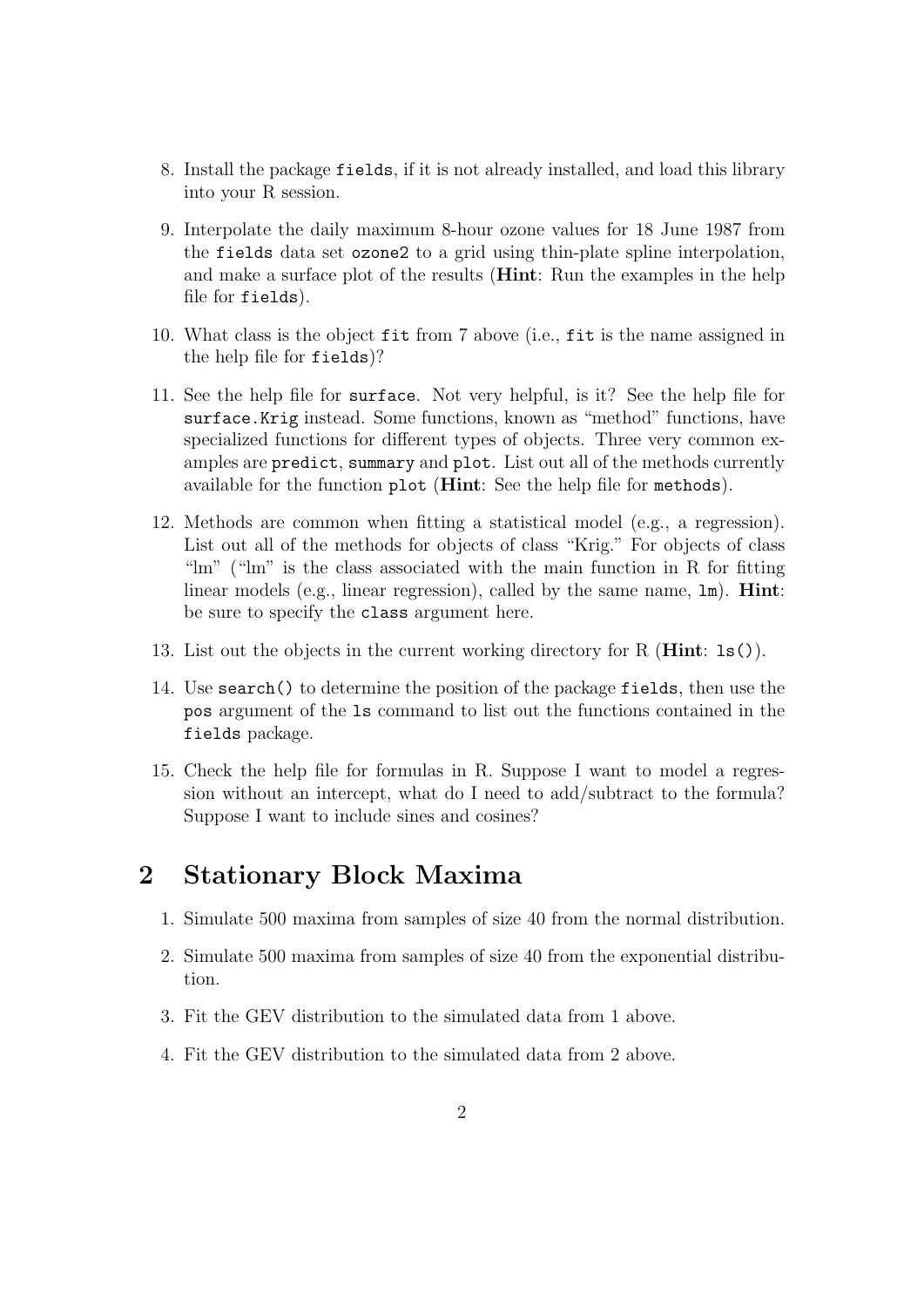- 5. Plot the QQ-Plot for the fit from 3 above. Do the assumptions for fitting the GEV distribution to these simulated data appear reasonable?
- 6. Plot the QQ-Plot for the fit from 4 above. Do the assumptions for fitting the GEV distribution to these simulated data appear reasonable?
- 7. In the lectures, all CI's reported used the normal approximation method. Estimate the 95% confidence intervals using the profile likelihood method for the shape parameter found from the fit in 3 above (Hint: use the arguments which.par = 3 and verbose = TRUE in the call to  $ci$ . See also the help file for ci.fevd). Note that it is always a good idea to look at the profile likelihood plot (obtained using verbose = TRUE in the call to ci) to make sure the bounds are valid (the profile should cross the blue horizontal line at the same place as the vertical blue dashed lines). It may be necessary to use the xrange argument in order to get a more readable plot. The function will try to find a decent xrange by default, but will often fail, so good bounds may need to be found by the user using trial-and-error tactics. Is this parameter significantly different from zero at the 5% significance level?
- 8. Find the normal approximation interval for this same shape parameter. Do the bounds differ substantially from those of the profile likelihood method? Typically, the profile likelihood method is more appropriate for long return periods, and sometimes also for the shape parameter. The normal approximation method will always be symmetric and does not preserve the range of the parameter (e.g., one could acquire a lower bound for the scale parameter that is less than zero). The profile likelihood is range preserving, and can be asymmetric, which for longer return periods is usually more appropriate.
- 9. Simulate samples of size 10, 20, 50, 100 and 500 from the GEV distribution with location parameter 2, scale parameter 1.5 and shape parameter  $-0.5$ (Hint: use revd).
- 10. Fit the GEV distribution to each sample from 9 above. Check the QQ-Plots for each fit, and estimate 95% CI's for the shape parameter in each case. Are the assumptions for the fits reasonable?
- 11. Load the PORTw data set from the package extRemes. What is the class of this data object? Use colnames or names to list the available fields.
- 12. See the help file for this data set to learn what each field represents.
- 13. Make a line plot of the maximum temperature against year for these data (**Hint**: use type =  $"1"$  in the plot call).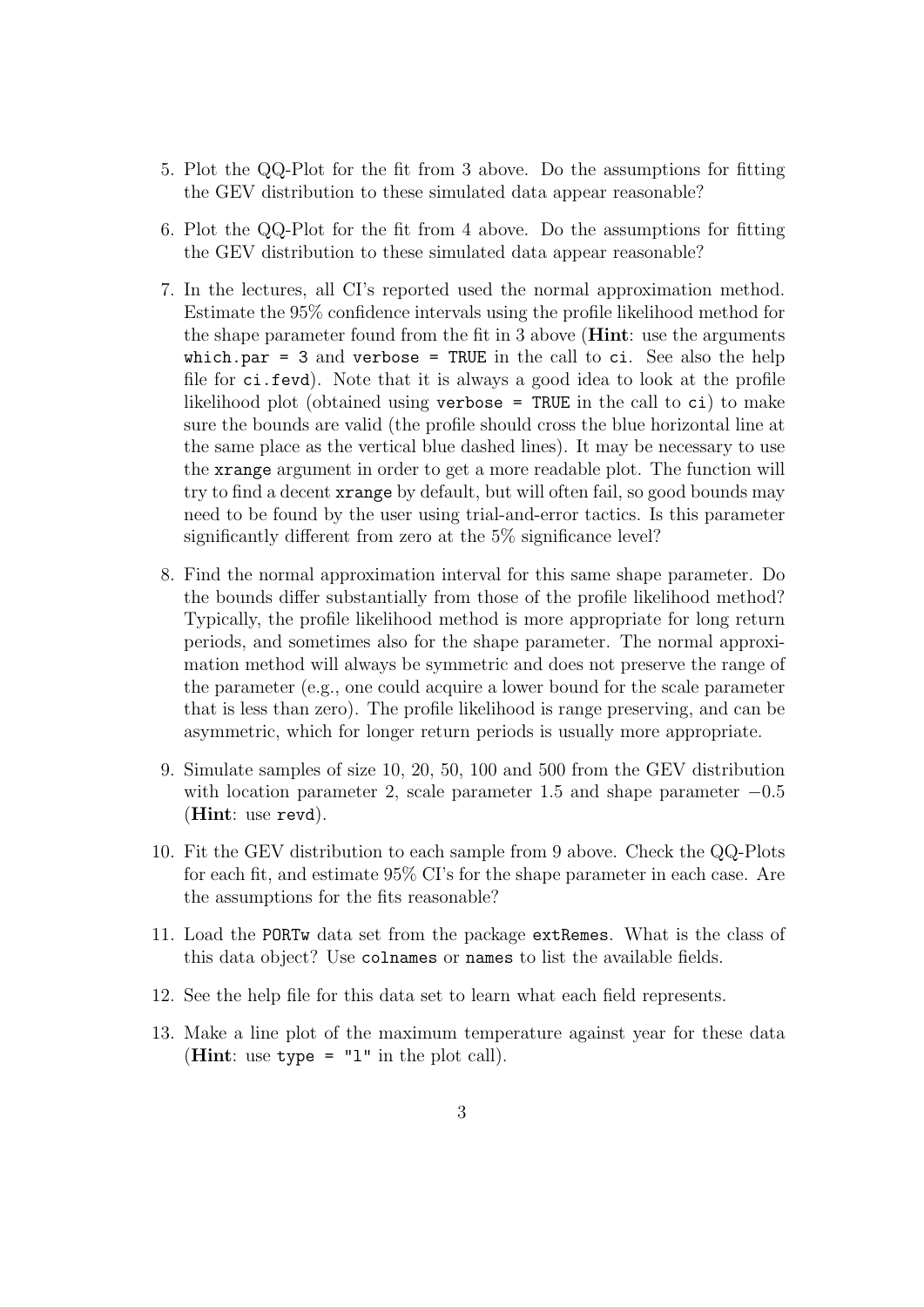- 14. Make a scatter plot of the AO index against the maximum temperature. Does there appear to be much correlation?
- 15. Fit the GEV to the maximum temperature field.
- 16. Make a QQ-Plot for this fit. Do the assumptions for using the GEV appear reasonable for these data?
- 17. Estimate 95% CI's for the shape parameter. What can you say about the tail behavior of maximum temperature for Port Jervis, New York based on the fit to these data?
- 18. Make a line plot of the year against minimum temperature.
- 19. Fit the GEV to the minimum temperature data, and check the QQ-Plot (Hint: take the negative of the values using the syntax  $-TMNO^21$  as the first argument in the call to fevd (note that  $\min\{x_1, \ldots, x_n\} = -\max\{-x_1, \ldots, -x_n\}$ ). Remember that the results are in terms of the maxima of negative values when you interpret them!
- 20. Estimate a 95% CI for the shape parameter. What can you say about minimum temperature for Port Jervis, New York based on these data?
- 21. Now analyze the minimum temperature series for Spet-Iles Québec, and answer the same questions as above for Port Jervis.

#### 3 Stationary Peaks Over Threshold

- 1. Load the data set called Fort.
- 2. See the help file for this data set to learn what it contains.
- 3. What is the class for this data set?
- 4. Plot precipitation against tobs, month, day and year? Any patterns or trends?
- 5. Use summary(Fort) to see a summary of the data.
- 6. Fit the GP distribution to a range of thresholds, and select a threshold for fitting the GP distribution to these data. Does 0.395 inches appear to be a reasonable choice for a threshold?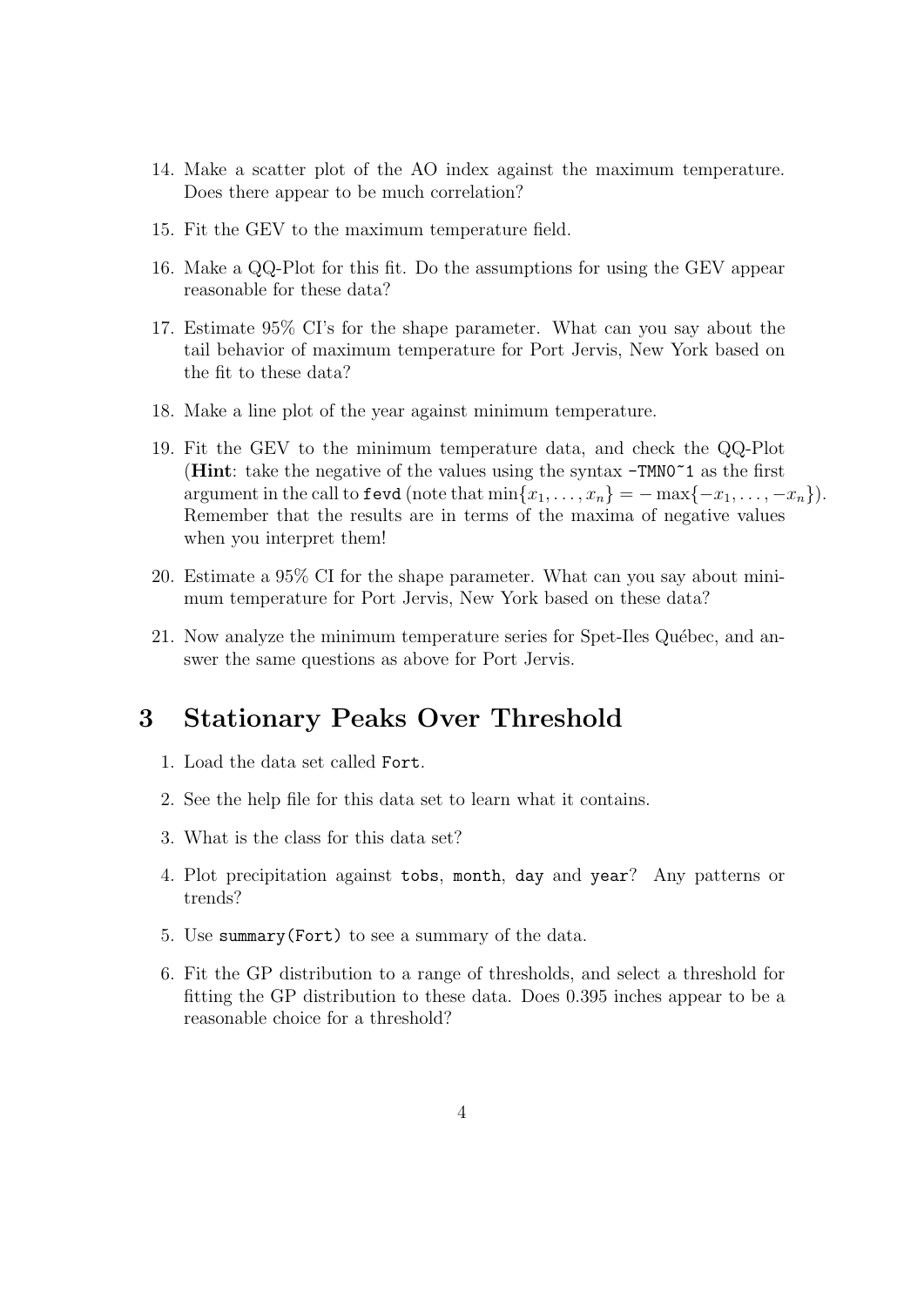- 7. Plot precipitation against obs, and add a red horizontal dashed line at 0.395 (**Hint**: use abline with argument  $h = 0.395$ ). Do the data appear to be independent over the threshold?
- 8. Use blockmaxxer to obtain a similar data frame, but with annual maximum daily precipitation, and assign the new data frame to Fort2. The result should be a data frame with the annual maximum precipitation in the "Prec" column along with the position during each year where the maximum occurred.
- 9. Plot of these aggregated values against year, and add a red dashed horizontal line at 0.395 inches. Do the threshold excesses appear to be more independent now?
- 10. Fit a GP distribution to original Fort Collins, Colorado precipitation data, and fit the GEV distribution to the Fort2 data set. Plot diagnostics for the resulting fits (i.e., use plot). How do the results compare?
- 11. Estimate a 95% CI for the shape parameter from both fits. Is the shape parameter significantly different from zero at the 5% level for either fit? What can you say about the results for the two fits? Which do you think is more reliable? Do you believe either one?
- 12. Estimate the extremal index using a threshold of 0.395 inches for the original precipitation field from Fort. Are the excesses independent? Decluster the excesses using the decluster function with a run length suggested from the call to extremalindex. Plot the results.
- 13. Re-fit the GP distribution to the newly de-clustered field. Is this fit any different from the previous ones? How does the shape parameter compare with the GEV distribution fit to the annual maxima, relative to the previous GP fit to the non-declustered excesses?
- 14. Estimate the Poisson rate parameter associated with a threshold of 0.395 inches for the (physically) de-clustered precipitation data (Hint: remember to use > 0.395 in the call to fpois or mean).
- 15. Fit a PP model to the (physically) declustered precipitation data.
- 16. Find the Poisson rate parameter from the PP model fit above. Is it nearly the same as the estimate obtained above? Hint: use the relation  $\lambda =$  $\left[1+\frac{\hat{\xi}}{\hat{\sigma}}(u-\hat{\mu})\right]^{-1/\hat{\xi}}).$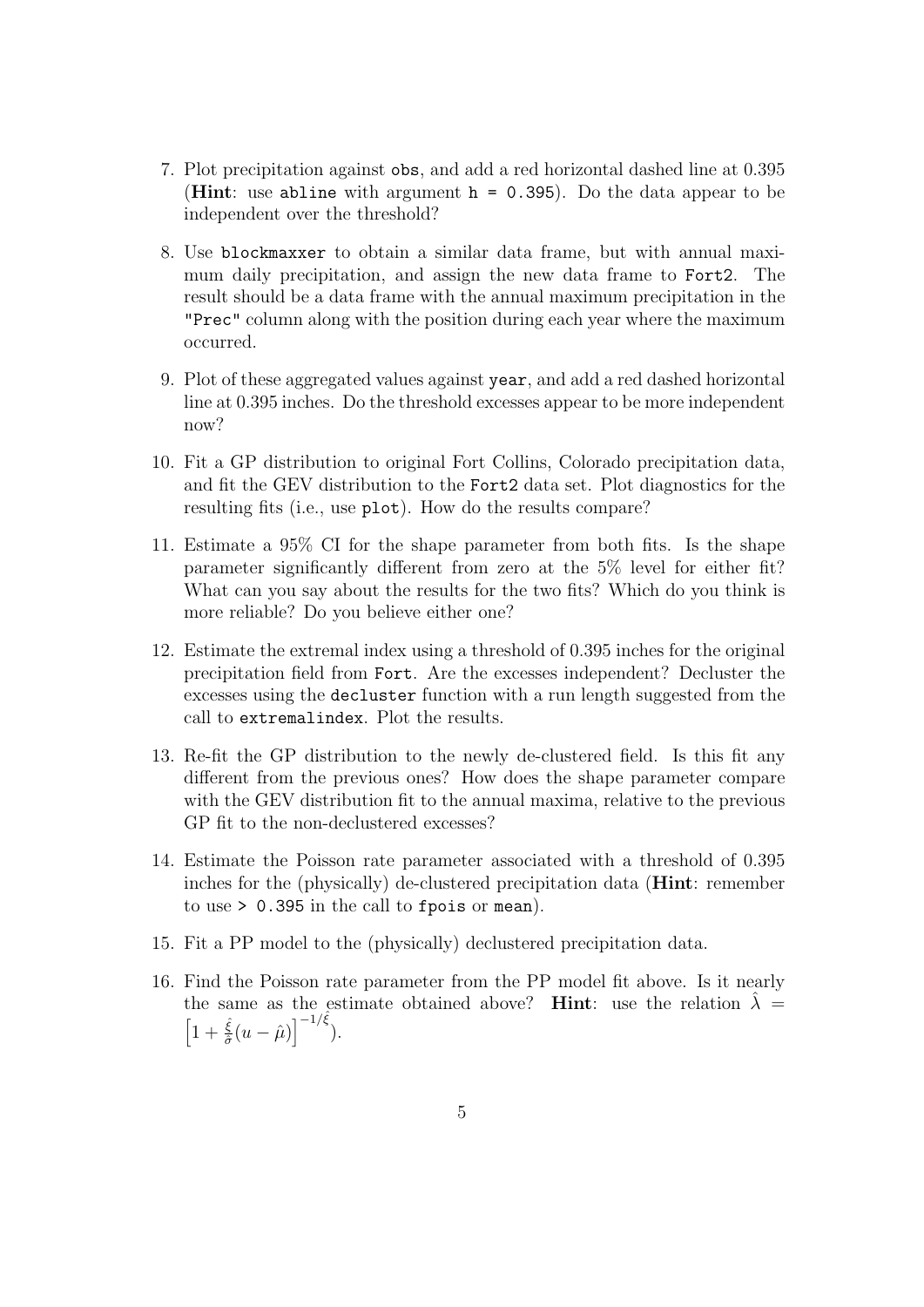- 17. Plot the diagnostics for the point process model fit. Do the assumptions for the model appear to be reasonable?
- 18. Try increasing the threshold to 2 inches. First, estimate the extremal index for the original Fort precipitation data. Are the excesses over this higher threshold independent, or reasonably so? If not, decluster the excesses using the suggested run length. If not, continue with the original data. Plot the diagnostics for the new fit. Now how do they look? Are all of the assumptions for the PP model reasonable using a threshold of 2 inches?

# 4 Linear temporal trends

- 1. Load the Denmint data set, and look at its help file.
- 2. Create a new data frame, called Denmint2, with a column added containing the negative of the minimum temperature, call it negMin, then use blockmaxxer to obtain the annual maxima of the negative of the minimum temperature, and assign this new data frame to Denmint2.
- 3. Plot negMin from Denmint2 against year. Does there appear to be any temporal trend in these data?
- 4. Fit a linear regression of year against negative minimum temperature (Hint: See the help file for  $\text{Im}$ ). Is there a significant linear trend in these data (**Hint**: use the summary function on the lm fitted object)?
- 5. Fit the GEV distribution to the annual maximum negative minimum temperature (without any trend).
- 6. Plot the diagnostics for this fit. Do the model assumptions appear to be reasonable?
- 7. Estimate a 95% CI for the shape parameter.
- 8. Interpret the return level plot for a gas/power company wanting to understand the risk of too much demand for gas in Denver in any given year (Hint: remember the return levels are for the negative of minimum temperature).
- 9. Fit the GEV to the negative minimum temperature data with a linear trend in the location parameter for  $t = 1, 2, \ldots$  (i.e., use the Time column).
- 10. Plot the diagnostics for this fit. Do the assumptions for the model fit appear to be reasonable?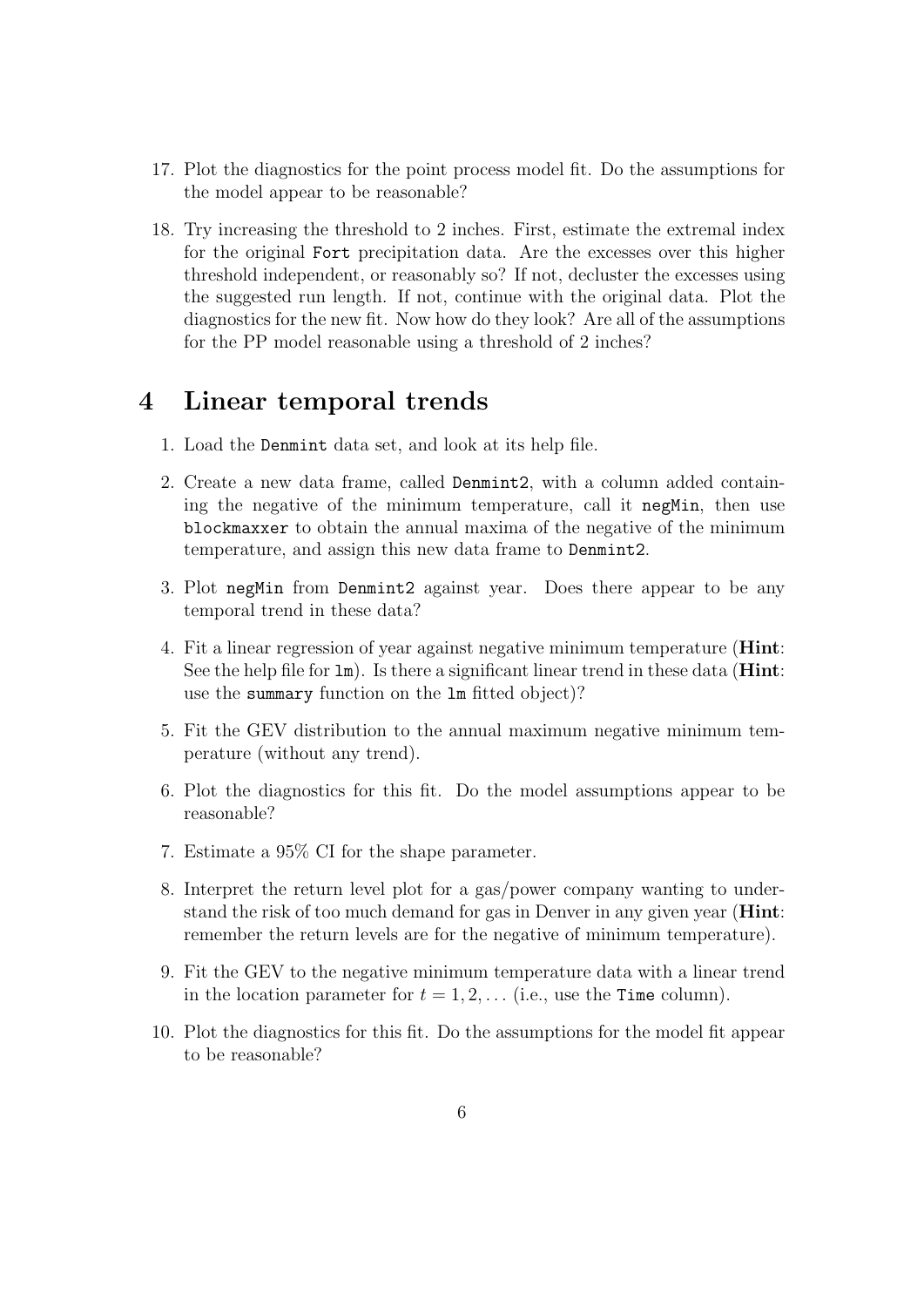- 11. Perform a likelihood ratio test for  $\mu_1 = 0$  in the fit from 10 above. Is the result consistent with the result from the regression fit from 4 above?
- 12. Simulate 1000 maxima from normal distributions of size 30 with mean increasing at a rate of 25% (i.e., with slope 0.25), and standard deviation of 10. Hint: use  $z \leftarrow \text{matrix}(rnorm(1000 * 30,$ mean =  $rep(1:1000, each = 30) * 0.25, sd = 10, 1000, 30)$ and then apply the maximum to each row.
- 13. Plot of the resulting sample. Is there a trend?
- 14. Fit the GEV distribution to the sample without a trend.
- 15. Plot the diagnostics. Are the model assumptions reasonable here?
- 16. Fit the GEV to the sample with a linear trend in the location parameter (Hint: use location.fun =  $\tilde{I}(1:1000)$ ).
- 17. Plot the diagnostics for the fit with a linear trend in the location parameter. Are the model assumptions reasonable?
- 18. Perform a likelihood ratio test for  $\mu_1 = 0$  on this fit. Is inclusion of the linear trend statistically significant?
- 19. Try fitting the GEV to the sample with a linear trend in both the location and the scale parameters (using  $use.phi = TRUE$ ), and check the diagnostic plots. Is this a reasonable model? Perform a likelihood-ratio test of this model against the previous fit with a trend. Is it statistically significant to include a trend in the scale parameter? What happens if the test is performed agains the model with no trends?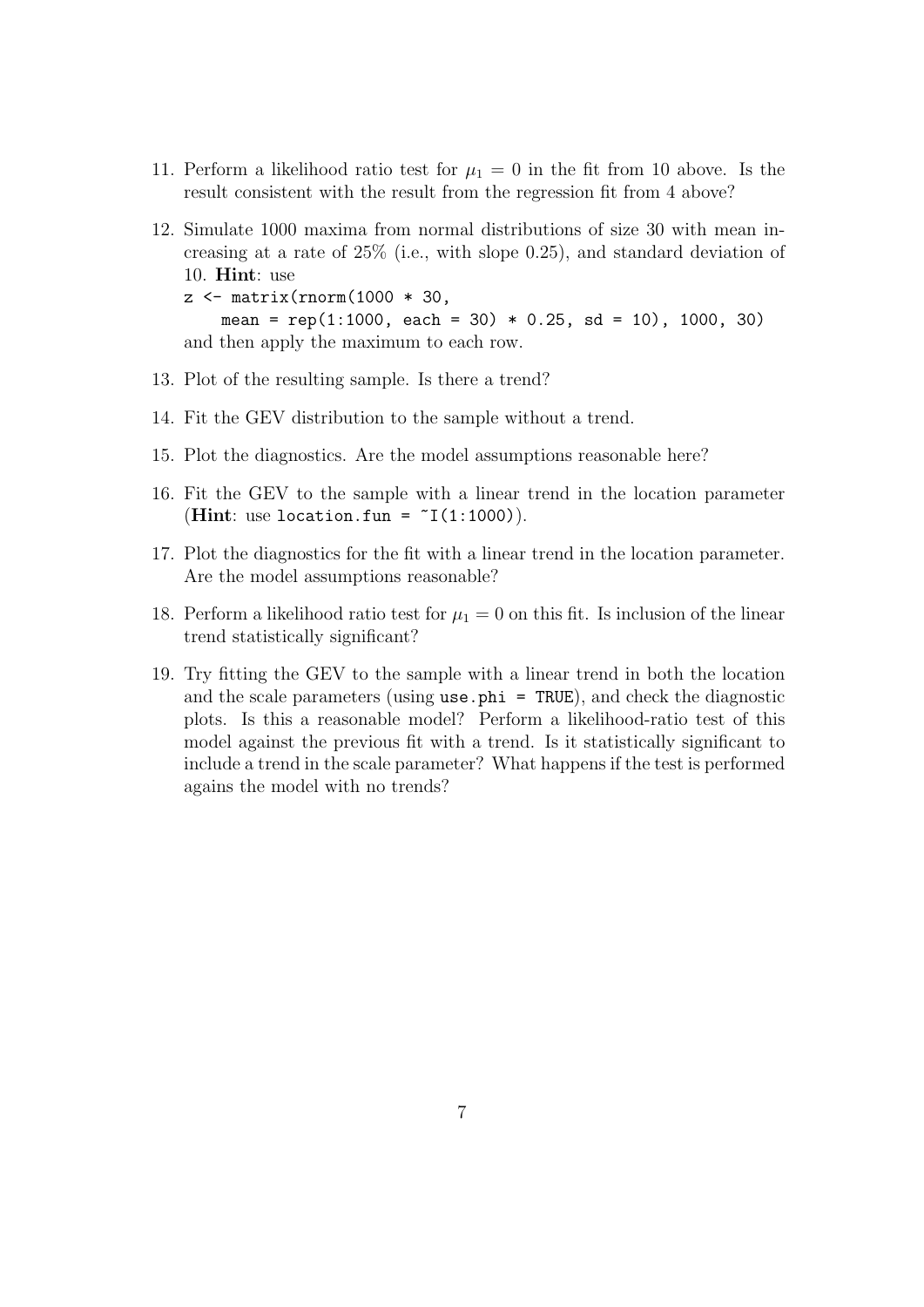## 5 Cyclic variation

1. The GP distribution was fit to Fort Collins precipitation excesses, and declustered versions of these data, in the threshold excess practice above. Now, let's fit the Poisson rate parameter including an annual cycle using the glm function. This can be accomplished in the following way.

```
Fort$PrecGTu <- Fort$Prec > 0.395
fit \le glm(PrecGTu \sin(2 * pi * tobs / 365.25) +
    cos(2 * pi * tobs / 365.25), data = Fort, family = poisson())
```
Is there a significant (at the 5% level) annual cycle in the Poisson rate parameter? Note that the model fit above is  $\hat{\lambda}(t) = \hat{\lambda}_0 + \hat{\lambda}_1 \sin(2\pi t/24)$  +  $\hat{\lambda}_2 \cos(2\pi t/24)$ , where  $t = 1, ..., 365$ .

- 2. Re-fit the PP model to the precipitation data with no parameter covariates and threshold of 0.395 inches, if you do not still have it.
- 3. Fit the PP model to the Fort Collins, Colorado precipitation data with a threshold of 0.395 mm, and with a cyclic variation in the location parameter as  $\hat{\mu}(t) = \hat{\mu}_0 + \hat{\mu}_1 \sin(2\pi t/24)$  for  $t = 1, ..., 365$ .
- 4. Perform a likelihood ratio test for  $\mu_1 = 0$  in the above model. Is the fit significant? Are the model assumptions reasonable?
- 5. Try fitting the point process model with a cyclic trend in the scale parameter (i.e.,  $\log \sigma(t) = \sigma_0 + \sigma_1 \sin(2\pi t/24) + \sigma_2 \cos(2\pi t/24)$ ). Is the trend significant? Are the model assumptions reasonable?
- 6. Given the results here, and the results from declustering previously, which approach would you recommend for these data?

### 6 More Practice

- 1. List out the arguments for the function, optim (Hint: use the args function).
- 2. See the help file for the function, optim.
- 3. Type date from the R prompt, and then hit return. What happens?
- 4. Now, type date() and hit return. What happens?